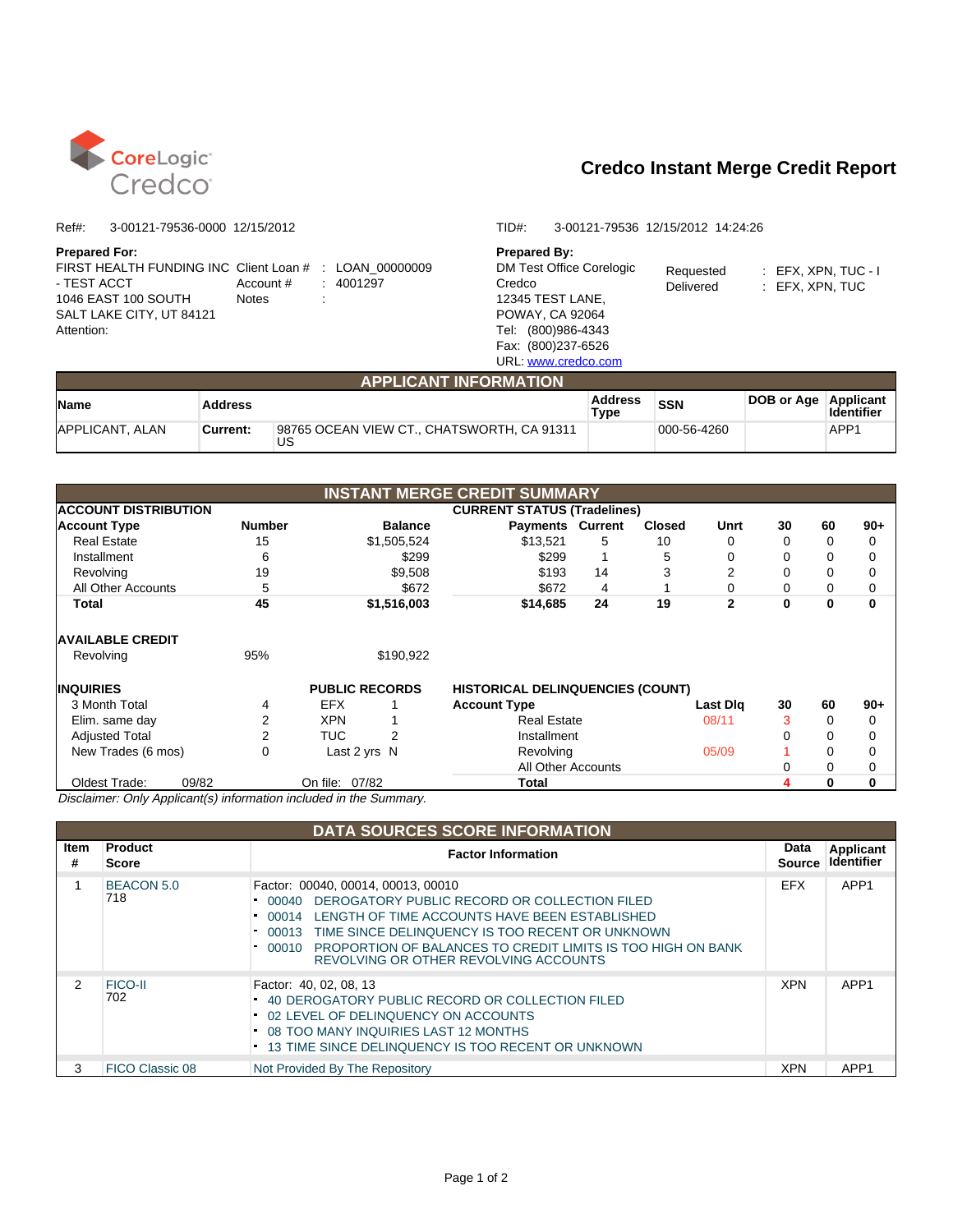

|           | <b>DATA SOURCES SCORE INFORMATION</b> |                                                                                                                                                                                                                                                                               |                       |                                |  |  |  |  |  |  |  |
|-----------|---------------------------------------|-------------------------------------------------------------------------------------------------------------------------------------------------------------------------------------------------------------------------------------------------------------------------------|-----------------------|--------------------------------|--|--|--|--|--|--|--|
| Item<br># | <b>Product</b><br><b>Score</b>        | <b>Factor Information</b>                                                                                                                                                                                                                                                     | Data<br><b>Source</b> | <b>Applicant</b><br>Identifier |  |  |  |  |  |  |  |
| 4         | FICO Classic 98<br>718                | Factor: 022, 010, 014, 013<br>022 SERIOUS DELINQUENCY<br>010 PROPORTION OF BALANCES TO CREDIT LIMITS IS TOO HIGH ON BANK<br>REVOLVING OR OTHER REVOLVING ACCOUNTS<br>014 LENGTH OF TIME ACCOUNTS HAVE BEEN ESTABLISHED<br>013 TIME SINCE DELINQUENCY IS TOO RECENT OR UNKNOWN | TUC.                  | APP <sub>1</sub>               |  |  |  |  |  |  |  |
|           | FICO Classic 08                       | Not Provided By The Repository                                                                                                                                                                                                                                                | <b>TUC</b>            | APP <sub>1</sub>               |  |  |  |  |  |  |  |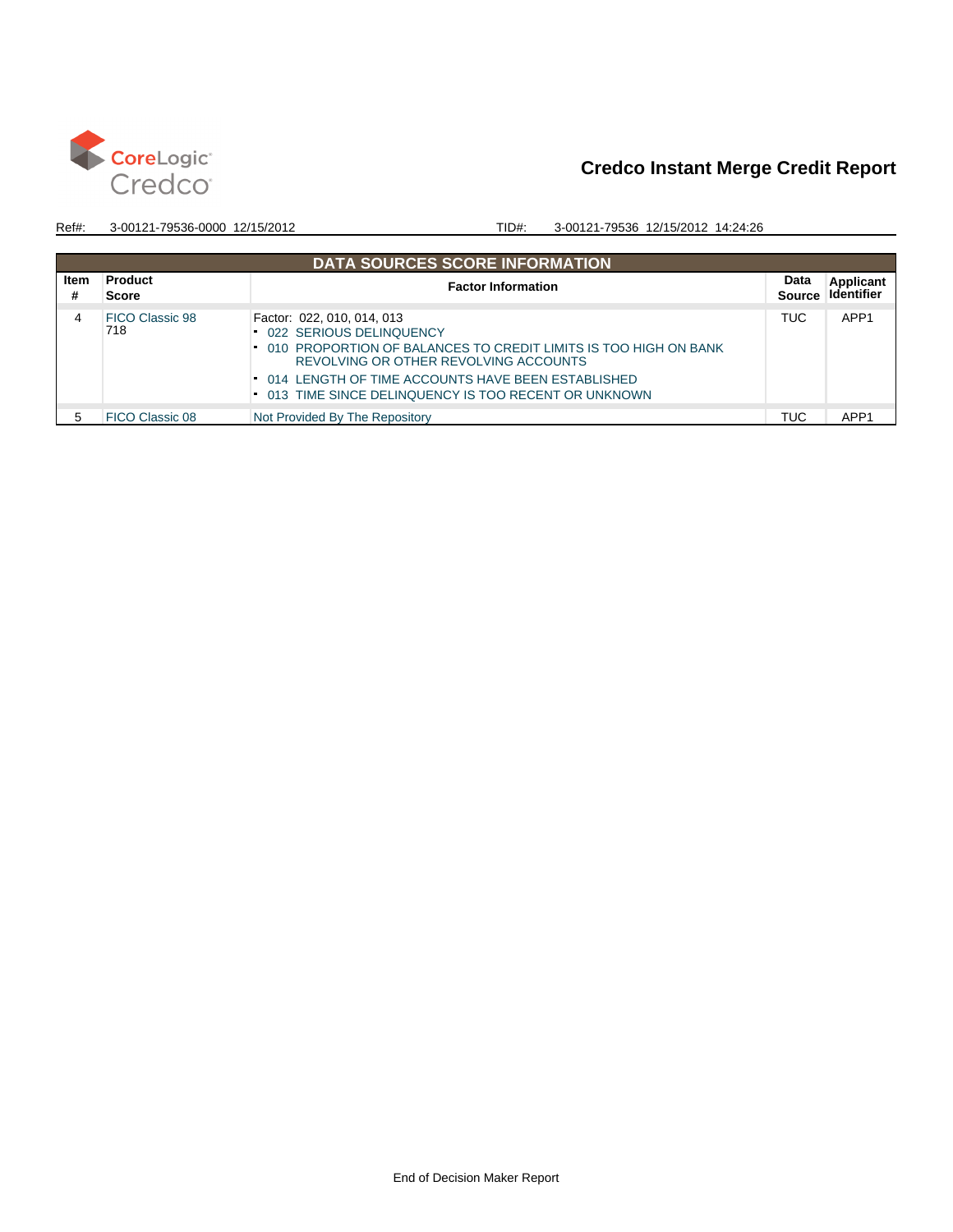

#### **Prepared For: Prepared By:**

| FIRST HEALTH FUNDING INC Client Loan # : LOAN 00000009 |                     |  |
|--------------------------------------------------------|---------------------|--|
| - TEST ACCT                                            | Account # : 4001297 |  |
| 1046 EAST 100 SOUTH                                    | <b>Notes</b>        |  |
| SALT LAKE CITY, UT 84121                               |                     |  |
| Attention: JEFF TREMINE                                |                     |  |

#### Ref#: 3-00121-79536-0000 12/15/2012 TID#: 3-00121-79536 12/15/2012 14:24:26

DM Test Office Corelogic Credco 12345 TEST LANE, POWAY, CA 92064 Tel: (800)986-4343 Fax: (800)237-6526 URL: www.credco.com

Requested : EFX, XPN, TUC - I

Delivered : EFX, XPN, TUC

|                        | <b>APPLICANT INFORMATION</b> |                                                  |                 |             |            |                                |  |  |  |  |  |  |
|------------------------|------------------------------|--------------------------------------------------|-----------------|-------------|------------|--------------------------------|--|--|--|--|--|--|
| <b>Name</b>            | <b>Address</b>               |                                                  | Address<br>Type | <b>SSN</b>  | DOB or Age | Applicant<br><b>Identifier</b> |  |  |  |  |  |  |
| <b>APPLICANT, ALAN</b> | Current:                     | 98765 OCEAN VIEW CT., CHATSWORTH, CA 91311<br>US |                 | 000-56-4260 |            | APP1                           |  |  |  |  |  |  |

|             | <b>CREDIT HISTORY</b>                                  |                        |                                          |                                                                                 |                                   |                              |           |                          |        |         |                                    |                  |
|-------------|--------------------------------------------------------|------------------------|------------------------------------------|---------------------------------------------------------------------------------|-----------------------------------|------------------------------|-----------|--------------------------|--------|---------|------------------------------------|------------------|
|             |                                                        |                        |                                          |                                                                                 | <b>Accounts Under Applicant 1</b> |                              |           |                          |        |         |                                    |                  |
| п           | <b>Credit Grantor</b>                                  |                        | Date Credit                              |                                                                                 | <b>Present Status</b>             |                              |           | <b>Historical Status</b> |        |         | Data                               | <b>ECOA</b>      |
| т<br>Е<br>M | <b>Account Number</b>                                  |                        | <b>Rptd Highest</b><br><b>Open Limit</b> | <b>Balance</b>                                                                  | <b>Monthly</b><br><b>Pymt Amt</b> | <b>Account Type</b><br>- MOP | <b>MR</b> | <b>Times Past Due</b>    |        |         | <b>Source</b><br><b>Subscriber</b> | Appl.            |
| #           | Category/Terms<br><b>Remarks</b>                       |                        |                                          |                                                                                 |                                   | <b>Status</b>                |           | 30                       | 60     | $90+$   | Info                               | Ident.           |
|             | <b>HOMESIDE LENDING 11-12</b><br>INC<br>00460000009533 | $07 - 11$              | 424000                                   | 419020                                                                          | 3260                              | M-1<br><b>CURRENT</b>        | 13        | $00 \,$                  | $00\,$ | $00 \,$ | <b>XPN</b><br>FM3996098            |                  |
|             | REAL ESTATE/CONVENTIONAL LOAN<br>360 MON               |                        |                                          | Activity: PYMT 11-12<br>Pymt Hist: 11-12<br>Add'l Dates: LACT 11-12; PYMT 11-12 |                                   |                              |           |                          |        |         | <b>TUC</b>                         | APP <sub>1</sub> |
| 2           | <b>HOMESIDE</b><br>0046913                             | $10 - 12$<br>$07 - 11$ | 424000                                   | 419000                                                                          | 3260                              | $M-1$<br><b>CURRENT</b>      | 11        | 00                       | 00     | 00      | <b>EFX</b><br>906FM00023           |                  |
|             | <b>REAL ESTATE MORTGAGE</b>                            |                        |                                          | Activity: LACT 10-12<br>Pymt Hist: 10-12<br>Add'l Dates: LACT 10-12             |                                   |                              |           |                          |        |         |                                    | APP <sub>1</sub> |
| 3           | WELLS FARGO HM 11-12<br><b>MORTGAG</b><br>0063789147   | $02 - 10$              | 515000                                   | 378104                                                                          | 4593                              | $M-1$<br><b>CURRENT</b>      | 33        | $00\,$                   | $00\,$ | $00 \,$ | <b>EFX</b><br>491FM97276           | J                |
|             | REAL ESTATE MORTGAGE 180 MON                           |                        |                                          | Activity: PYMT 10-12<br>Pymt Hist: 11-12<br>Add'l Dates: LACT 11-12; PYMT 10-12 |                                   |                              |           |                          |        |         | <b>XPN</b><br><b>TUC</b>           | APP1             |
| 4           | PNC MORTGAGE<br><b>SERVICING</b><br>0094278083755      | $11 - 12$<br>$03 - 11$ | 260000                                   | 256963                                                                          | 2045                              | $M-1$<br><b>CURRENT</b>      | 14        | $00\,$                   | $00\,$ | $00 \,$ | <b>EFX</b><br>155FM00080           |                  |
|             | REAL ESTATE MORTGAGE 360 MON                           |                        |                                          | Activity: PYMT 11-12<br>Pymt Hist: 11-12<br>Add'l Dates: LACT 11-12; PYMT 11-12 |                                   |                              |           |                          |        |         | <b>XPN</b><br><b>TUC</b>           | APP <sub>1</sub> |
| 5           | <b>GREEN POINT SAVINGS 12-12</b><br>0007137440918      | $03 - 11$              | 32439<br>32500                           | 32437                                                                           | 363                               | $M-1$<br><b>CURRENT</b>      | 10        | $00\,$                   | $00\,$ | 00      | <b>EFX</b><br>822FM00288           |                  |
|             | LINE OF CREDIT 10 MON                                  |                        |                                          | Activity: PYMT 11-12<br>Pymt Hist: 12-12<br>Add'l Dates: LACT 12-12; PYMT 11-12 |                                   |                              |           |                          |        |         | <b>XPN</b><br><b>TUC</b>           | APP1             |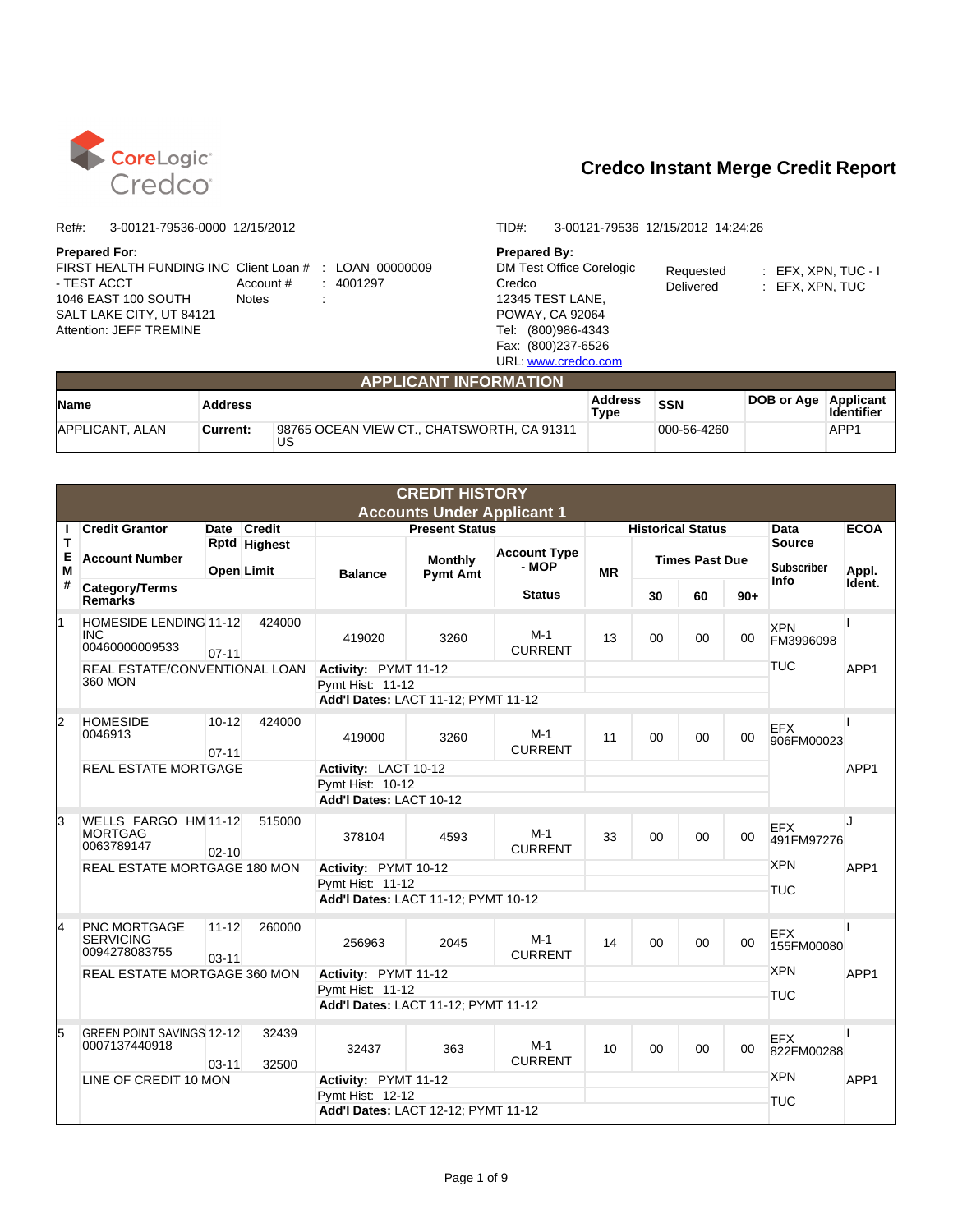

|                 |                                                             |                        |                                                                                 |                                                                                 | <b>CREDIT HISTORY</b>                    |                         |                |                                  |                       |        |                                            |             |
|-----------------|-------------------------------------------------------------|------------------------|---------------------------------------------------------------------------------|---------------------------------------------------------------------------------|------------------------------------------|-------------------------|----------------|----------------------------------|-----------------------|--------|--------------------------------------------|-------------|
|                 |                                                             |                        |                                                                                 |                                                                                 | <b>Accounts Under Applicant 1</b>        |                         |                |                                  |                       |        |                                            |             |
| н               | <b>Credit Grantor</b>                                       |                        | Date Credit                                                                     |                                                                                 | <b>Present Status</b>                    |                         |                | <b>Historical Status</b>         |                       |        | Data                                       | <b>ECOA</b> |
| т               |                                                             |                        | Rptd Highest                                                                    |                                                                                 |                                          | <b>Account Type</b>     |                |                                  |                       |        | <b>Source</b>                              |             |
| Е<br>Μ          | <b>Account Number</b>                                       |                        | <b>Open Limit</b>                                                               | <b>Balance</b>                                                                  | <b>Monthly</b><br><b>Pymt Amt</b>        | - MOP                   | <b>MR</b>      |                                  | <b>Times Past Due</b> |        | <b>Subscriber</b>                          | Appl.       |
| #               | Category/Terms<br><b>Remarks</b>                            |                        |                                                                                 |                                                                                 |                                          | <b>Status</b>           |                | 30                               | 60                    | $90+$  | Info                                       | Ident.      |
| 16              | <b>CITIBANK VISA</b><br>00342633                            | $11 - 12$<br>11-99     | 23200<br>23200                                                                  | 3254                                                                            | 67                                       | $R-1$<br><b>CURRENT</b> | 84             | 00                               | 00                    | 00     | <b>EFX</b><br>906BB00115                   |             |
|                 | <b>CREDIT CARD REV</b>                                      |                        |                                                                                 | Activity: PYMT 10-12<br>Pymt Hist: 11-12<br>Add'l Dates: LACT 10-12; PYMT 10-12 |                                          |                         |                |                                  |                       |        | <b>XPN</b><br><b>TUC</b>                   | APP1        |
|                 |                                                             |                        |                                                                                 |                                                                                 |                                          |                         |                |                                  |                       |        |                                            |             |
| 17              | CITIBANK PREFERRED 11-12<br>M/C<br>09086041                 | $03 - 99$              | 7540<br>7540                                                                    | 2680                                                                            | 55                                       | $R-1$<br><b>CURRENT</b> | 84             | 00                               | 00                    | 00     | <b>EFX</b><br>906BB01808                   |             |
|                 | <b>CREDIT CARD REV</b>                                      |                        |                                                                                 | Activity: PYMT 11-12<br>Pymt Hist: 11-12                                        |                                          |                         |                |                                  |                       |        | <b>XPN</b><br>TUC                          | APP1        |
|                 |                                                             |                        |                                                                                 | Add'l Dates: LACT 11-12; PYMT 11-12                                             |                                          |                         |                |                                  |                       |        |                                            |             |
| 18              | <b>FUSA BANK</b><br>397557710                               | $09-12$<br>$02 - 09$   | 20000<br>20000                                                                  | 2062                                                                            | 41                                       | $R-1$<br><b>CURRENT</b> | 27             | 00                               | 00                    | 00     | <b>EFX</b><br>155ON02669                   | S           |
|                 | <b>CREDIT CARD REV</b>                                      |                        |                                                                                 | Activity: LACT 09-12<br>Pymt Hist: 09-12                                        |                                          |                         |                |                                  |                       |        |                                            | APP1        |
|                 |                                                             |                        |                                                                                 |                                                                                 | Add'l Dates: LACT 09-12                  |                         |                |                                  |                       |        |                                            |             |
| 19              | <b>FIRST USA BANK</b><br>024256722738                       | $10 - 12$              | 20420<br>20000                                                                  | 1512                                                                            | 30                                       | $R-1$<br><b>CURRENT</b> | 27             | 00                               | 00                    | 00     | <b>XPN</b><br>BC1219580                    | S           |
|                 | <b>CREDIT CARD REV</b>                                      | $02 - 09$              |                                                                                 | Activity: PYMT 10-12                                                            |                                          |                         |                |                                  |                       |        | <b>TUC</b>                                 | APP1        |
|                 |                                                             |                        |                                                                                 | Pymt Hist: 10-12                                                                |                                          |                         |                |                                  |                       |        |                                            |             |
|                 |                                                             |                        |                                                                                 | Add'l Dates: LACT 10-12; PYMT 10-12                                             |                                          |                         |                |                                  |                       |        |                                            |             |
| 10              | AMEX<br>0773                                                | $11 - 12$<br>$11 - 82$ | 16593                                                                           | 672                                                                             | 672                                      | $O-1$<br><b>CURRENT</b> | 84             | 00                               | 00                    | 00     | <b>EFX</b><br>906ON00259                   |             |
|                 | <b>CREDIT CARD REV</b>                                      |                        |                                                                                 | Activity: LACT 11-12<br>Pvmt Hist: 11-12<br>Add'l Dates: LACT 11-12             |                                          |                         |                |                                  |                       |        | <b>XPN</b><br><b>TUC</b>                   | APP1        |
|                 |                                                             |                        |                                                                                 |                                                                                 |                                          |                         |                |                                  |                       |        |                                            |             |
| 11              | BANK OF AMERICA 12-12<br>00071429504                        | $11 - 09$              | 10764                                                                           | 299                                                                             | 299                                      | $I-1$<br><b>CURRENT</b> | 38             | 00                               | 00                    | $00\,$ | EFX                                        | C           |
|                 | LEASE 36 MON                                                |                        |                                                                                 |                                                                                 | Activity: PYMT 11-12<br>Pymt Hist: 12-12 |                         |                |                                  |                       |        | <b>XPN</b><br>BB1190542 APP1<br><b>TUC</b> |             |
|                 |                                                             |                        |                                                                                 | Add'l Dates: LACT 11-12; PYMT 11-12                                             |                                          |                         |                |                                  |                       |        |                                            |             |
| 12 <sup>1</sup> | <b>AT&amp;T WIRELESS</b><br><b>SERVICES</b><br>000035707140 | $11 - 12$              | -0-                                                                             | -0-                                                                             | 0                                        | $O-1$<br><b>CURRENT</b> | $\overline{7}$ | 00                               | $00\,$                | 00     | <b>EFX</b><br>910UT28513                   |             |
|                 | $04 - 11$<br>TELECOMMUNICATIONS/CELLULAR<br>REV             |                        | Activity: PYMT 09-12<br>Pymt Hist: 11-12<br>Add'l Dates: LACT 09-12; PYMT 09-12 |                                                                                 |                                          |                         |                | <b>XPN</b><br>APP1<br><b>TUC</b> |                       |        |                                            |             |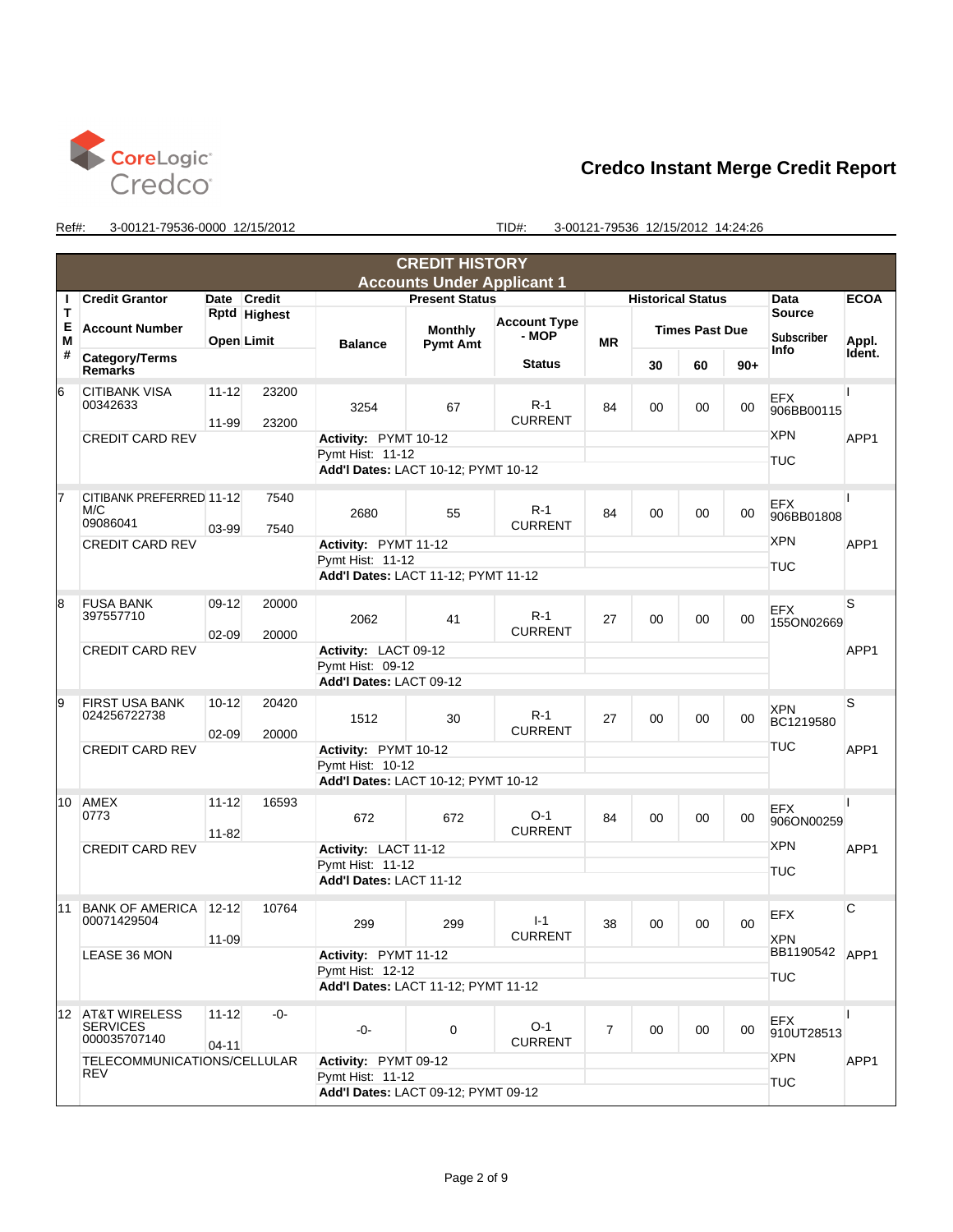

|             |                                                             |                        |                                          |                                                                     | <b>CREDIT HISTORY</b>               |                              |                |                          |                       |        |                                    |                  |  |  |
|-------------|-------------------------------------------------------------|------------------------|------------------------------------------|---------------------------------------------------------------------|-------------------------------------|------------------------------|----------------|--------------------------|-----------------------|--------|------------------------------------|------------------|--|--|
|             |                                                             |                        |                                          |                                                                     | <b>Accounts Under Applicant 1</b>   |                              |                |                          |                       |        |                                    |                  |  |  |
| т           | <b>Credit Grantor</b>                                       |                        | Date Credit                              |                                                                     | <b>Present Status</b>               |                              |                | <b>Historical Status</b> |                       |        | Data                               | <b>ECOA</b>      |  |  |
| т<br>Е<br>M | <b>Account Number</b>                                       |                        | <b>Rptd Highest</b><br><b>Open Limit</b> | <b>Balance</b>                                                      | <b>Monthly</b><br><b>Pymt Amt</b>   | <b>Account Type</b><br>- MOP | <b>MR</b>      |                          | <b>Times Past Due</b> |        | <b>Source</b><br><b>Subscriber</b> | Appl.            |  |  |
| #           | Category/Terms<br><b>Remarks</b>                            |                        |                                          |                                                                     |                                     | <b>Status</b>                |                | 30                       | 60                    | $90+$  | Info                               | Ident.           |  |  |
| 13          | <b>AT&amp;T WIRELESS</b><br><b>SERVICES</b><br>000017993155 | $11 - 12$<br>06-06     | $-0-$                                    | $-0-$                                                               | $\mathbf 0$                         | $O-1$<br><b>CURRENT</b>      | $\overline{7}$ | 00                       | 00                    | 00     | <b>EFX</b><br>910UT28513           |                  |  |  |
|             | TELECOMMUNICATIONS/CELLULAR<br><b>REV</b>                   |                        |                                          | Activity: PYMT 11-12<br>Pymt Hist: 11-12                            | Add'l Dates: LACT 11-12; PYMT 11-12 |                              |                |                          |                       |        | <b>XPN</b><br><b>TUC</b>           | APP1             |  |  |
| 14          | <b>DINERS CLUB</b><br>00624623                              | $11 - 11$<br>04-97     | 110                                      | $-0-$                                                               | $\mathbf 0$                         | $O-1$<br><b>CURRENT</b>      | 49             | 00                       | 00                    | 00     | TUC<br>N04447004                   |                  |  |  |
|             | <b>CREDIT CARD REV</b>                                      |                        |                                          | Activity: LACT 03-11<br>Pymt Hist: 11-11<br>Add'l Dates: LACT 03-11 |                                     |                              |                |                          |                       |        | APP1                               |                  |  |  |
| 15          | DINERS CLUB/CARTE 12-12<br><b>BLAN</b><br>00624623          | 04-97                  | 80                                       | $-0-$                                                               | $\Omega$                            | $R-1$<br><b>CURRENT</b>      | 84             | 00                       | 00                    | $00\,$ | <b>EFX</b><br><b>XPN</b>           |                  |  |  |
|             | <b>CREDIT CARD REV</b>                                      |                        |                                          | Activity: PYMT 03-12<br>Pymt Hist: 12-12                            | Add'l Dates: LACT 03-12; PYMT 03-12 |                              |                |                          |                       |        | NZ3415468<br><b>TUC</b>            | APP <sub>1</sub> |  |  |
| 16          | <b>FIRST CARD</b><br>098117                                 | $07 - 11$<br>$02 - 09$ | $-0-$<br>15000                           | $-0-$                                                               | $\Omega$                            | $R-U$<br><b>UNRATED</b>      | 31             | 00                       | 00                    | 00     | EFX<br>155ON00085                  | J                |  |  |
|             | <b>CREDIT CARD REV</b>                                      |                        |                                          | Activity: LACT 07-11<br>Pymt Hist: 07-11<br>Add'l Dates: LACT 07-11 |                                     |                              |                |                          |                       |        | <b>TUC</b>                         | APP <sub>1</sub> |  |  |
| 17          | FIRST COMMUNITY 02-09<br><b>FIN SV</b><br>00158492          | $07-07$                | $-0-$<br>5000                            | $-0-$                                                               | $\mathbf 0$                         | $R-1$<br><b>CURRENT</b>      | 19             | 00                       | 00                    | 00     | <b>EFX</b><br><b>XPN</b>           |                  |  |  |
|             | CHARGE ACCOUNT REV                                          |                        |                                          | Activity: PYMT 11-07<br>Pymt Hist: 02-09                            | Add'l Dates: LACT 11-07; PYMT 11-07 |                              |                |                          |                       |        | FP3558503<br><b>TUC</b>            | APP <sub>1</sub> |  |  |
| 18          | <b>FIRST USA BANK</b><br>022926573738                       | $12 - 11$<br>$02 - 09$ | 14541<br>1000                            | $-0-$                                                               | $\Omega$                            | $R-1$<br><b>CURRENT</b>      | $\mathbf{1}$   | 00                       | 00                    | $00\,$ | <b>XPN</b><br>BC1219580            | S                |  |  |
|             | <b>CREDIT CARD REV</b>                                      |                        |                                          | Pymt Hist: 12-11                                                    |                                     |                              |                |                          |                       |        |                                    | APP1             |  |  |
| 19          | <b>MBNA AMERICA</b><br>00                                   | $02 - 11$<br>05-06     | 7812<br>24000                            | $-0-$                                                               | $\mathbf{0}$                        | $R-1$<br><b>CURRENT</b>      | 58             | 00                       | 00                    | 00     | <b>EFX</b><br>801ON00630           |                  |  |  |
|             | <b>CREDIT CARD REV</b>                                      |                        |                                          | Activity: LACT 02-11<br>Pymt Hist: 02-11<br>Add'l Dates: LACT 02-11 |                                     |                              |                | <b>TUC</b><br>APP1       |                       |        |                                    |                  |  |  |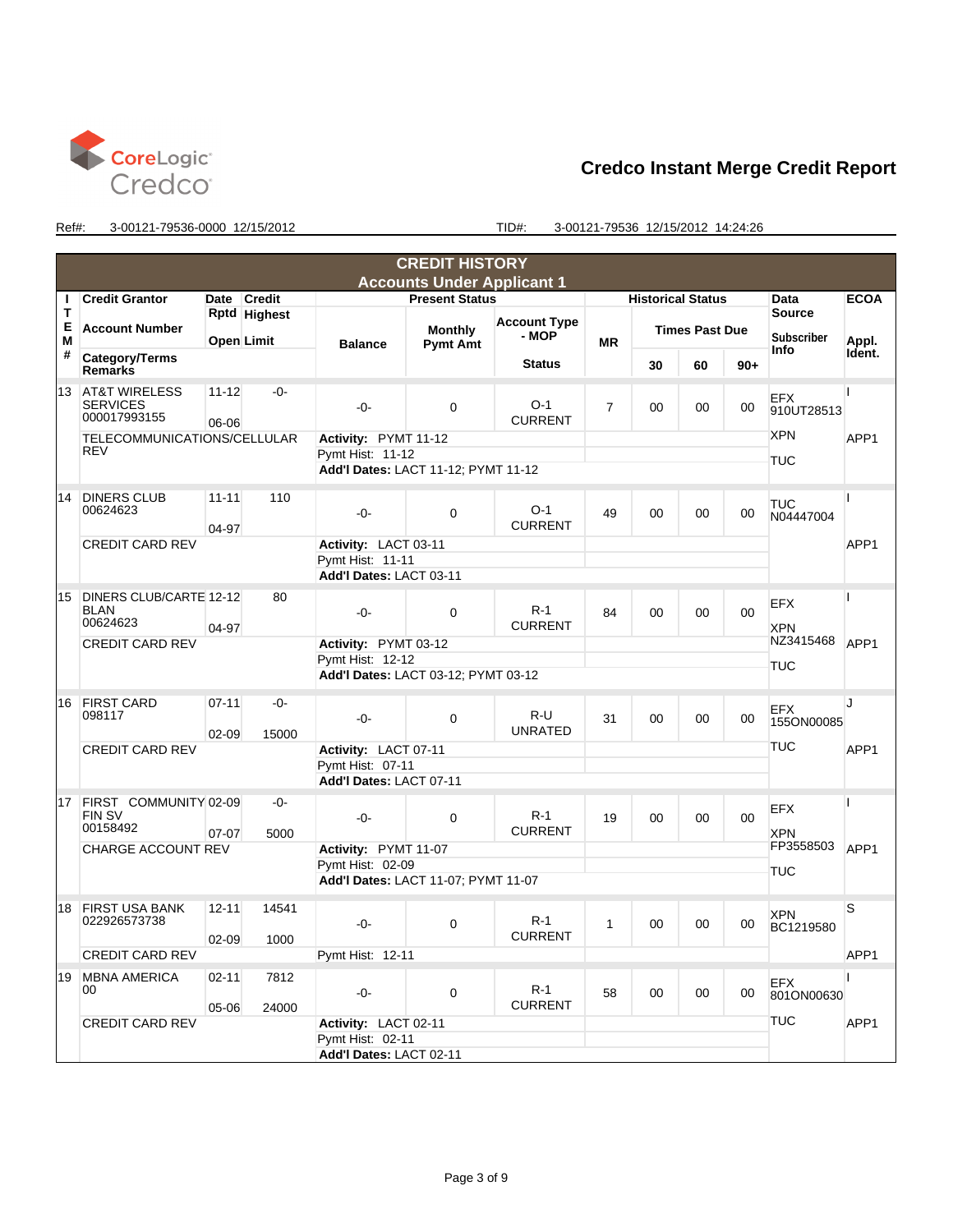

|        |                                           |                        |                                             |                                     | <b>CREDIT HISTORY</b>               |                              |                |                 |                          |    |               |                                    |                  |  |
|--------|-------------------------------------------|------------------------|---------------------------------------------|-------------------------------------|-------------------------------------|------------------------------|----------------|-----------------|--------------------------|----|---------------|------------------------------------|------------------|--|
|        |                                           |                        |                                             |                                     | <b>Accounts Under Applicant 1</b>   |                              |                |                 |                          |    |               |                                    |                  |  |
| п      | <b>Credit Grantor</b>                     | Date                   | <b>Credit</b>                               |                                     | <b>Present Status</b>               |                              |                |                 | <b>Historical Status</b> |    |               | Data                               | <b>ECOA</b>      |  |
| т<br>Е | <b>Account Number</b>                     |                        | Rptd Highest<br>Open Limit                  |                                     | <b>Monthly</b>                      | <b>Account Type</b><br>- MOP |                |                 | <b>Times Past Due</b>    |    |               | <b>Source</b><br><b>Subscriber</b> |                  |  |
| M<br># | Category/Terms                            |                        |                                             | <b>Balance</b>                      | <b>Pymt Amt</b>                     | <b>Status</b>                | <b>MR</b>      |                 |                          |    |               | Info                               | Appl.<br>Ident.  |  |
|        | <b>Remarks</b>                            |                        |                                             |                                     |                                     |                              |                |                 | 30                       | 60 | $90+$         |                                    |                  |  |
| 20     | MBNA AMERICA BANK 11-12<br>NA<br>03       | $07 - 08$              | 4160<br>47000                               | $-0-$                               | $\Omega$                            | $R-1$<br><b>CURRENT</b>      | 53             |                 | 01                       | 00 | 00            | <b>EFX</b><br>801ON00119           |                  |  |
|        | <b>CREDIT CARD REV</b>                    |                        |                                             | Activity: PYMT 06-09                |                                     |                              |                |                 | Delinguency              |    |               | <b>XPN</b>                         | APP1             |  |
|        |                                           |                        |                                             | Pymt Hist: 11-12                    |                                     |                              |                | <b>MOP Date</b> |                          |    | <b>Amount</b> | TUC                                |                  |  |
|        |                                           |                        |                                             | Lates: ADDT'L LATES PRIOR TO 11-10  |                                     |                              |                | 2               | $05 - 09$                |    |               |                                    |                  |  |
|        |                                           |                        |                                             |                                     | Add'l Dates: LACT 11-12; PYMT 06-09 |                              | Last           | $\overline{2}$  | $05 - 09$                |    |               |                                    |                  |  |
| 21     | MBNA AMERICA BANK 12-12<br>NA<br>$\Omega$ | $05 - 06$              | 6259<br>23500                               | $-0-$                               | $\Omega$                            | $R-1$<br><b>CURRENT</b>      | 80             |                 | 00                       | 00 | 00            | <b>XPN</b><br>BC1230206            |                  |  |
|        | <b>CREDIT CARD REV</b>                    |                        |                                             | Activity: PYMT 09-10                |                                     |                              |                |                 |                          |    |               |                                    | APP <sub>1</sub> |  |
|        |                                           |                        |                                             | Pymt Hist: 12-12                    |                                     |                              |                |                 |                          |    |               |                                    |                  |  |
|        |                                           |                        |                                             |                                     | Add'l Dates: LACT 09-10; PYMT 09-10 |                              |                |                 |                          |    |               |                                    |                  |  |
| 22     | MITSUBISHI/MBGA<br>BE05502                | $05-07$<br>$11 - 03$   | 4080<br>3700                                | $-0-$                               | $\Omega$                            | $R-1$<br><b>CURRENT</b>      | 43             |                 | 00                       | 00 | 00            | XPN<br>FF1672213                   |                  |  |
|        | <b>CHARGE ACCOUNT REV</b>                 |                        |                                             | Pymt Hist: 05-07                    |                                     |                              |                |                 |                          |    |               |                                    | APP <sub>1</sub> |  |
|        |                                           |                        |                                             |                                     |                                     |                              |                |                 |                          |    |               |                                    |                  |  |
| 23     | <b>SEARS</b><br>02471403                  | $12 - 12$<br>$10 - 07$ | 2540<br>410                                 | $-0-$                               | $\overline{0}$                      | $R-1$<br><b>CURRENT</b>      | 63             |                 | 00                       | 00 | 00            | EFX<br>645DC09310                  |                  |  |
|        | <b>CHARGE ACCOUNT REV</b>                 |                        |                                             |                                     | Activity: PYMT 02-11                |                              |                |                 |                          |    |               | <b>XPN</b>                         | APP1             |  |
|        |                                           |                        |                                             | Pvmt Hist: 12-12                    |                                     |                              |                |                 |                          |    |               | TUC                                |                  |  |
|        |                                           |                        |                                             | Add'l Dates: LACT 12-12; PYMT 02-11 |                                     |                              |                |                 |                          |    |               |                                    |                  |  |
| 24     | <b>WFFINANCE</b><br>05115656573           | 06-07<br>$12 - 06$     | 5000<br>5000                                | $-0-$                               | 0                                   | $R-1$<br><b>CURRENT</b>      | $\overline{7}$ |                 | 00                       | 00 | 00            | <b>XPN</b><br>FP3590110            |                  |  |
|        | CHARGE ACCOUNT REV                        |                        |                                             | Pymt Hist: 06-07                    |                                     |                              |                |                 |                          |    |               |                                    | APP <sub>1</sub> |  |
| 25     | <b>WFFINANCIAL</b><br>05115656573         | 04-08<br>$12 - 06$     | 5000<br>5000                                | $-0-$                               | 0                                   | $R-1$<br><b>CURRENT</b>      | 18             |                 | 00                       | 00 | 00            | <b>EFX</b><br><b>XPN</b>           |                  |  |
|        | CHARGE ACCOUNT REV                        |                        |                                             | Activity: LACT 01-08                |                                     |                              |                |                 |                          |    |               | FP3590110                          | APP <sub>1</sub> |  |
|        |                                           |                        |                                             | Pymt Hist: 04-08                    |                                     |                              |                |                 |                          |    |               | TUC                                |                  |  |
|        |                                           |                        |                                             | Add'l Dates: LACT 01-08             |                                     |                              |                |                 |                          |    |               |                                    |                  |  |
| 26     | <b>FUSA BANK</b><br>0229265737438         | $08 - 12$<br>$02 - 09$ | N/A                                         | N/A                                 | N/A                                 | R-U<br><b>UNRATED</b>        | 1              |                 | 00                       | 00 | 00            | U<br><b>EFX</b><br>155ON02669      |                  |  |
|        | <b>CREDIT CARD REV</b>                    |                        | Activity: LACT 06-11                        |                                     |                                     |                              |                |                 | APP1                     |    |               |                                    |                  |  |
|        |                                           |                        | Pymt Hist: 08-12<br>Add'l Dates: LACT 06-11 |                                     |                                     |                              |                |                 |                          |    |               |                                    |                  |  |
|        |                                           |                        |                                             |                                     |                                     |                              |                |                 |                          |    |               |                                    |                  |  |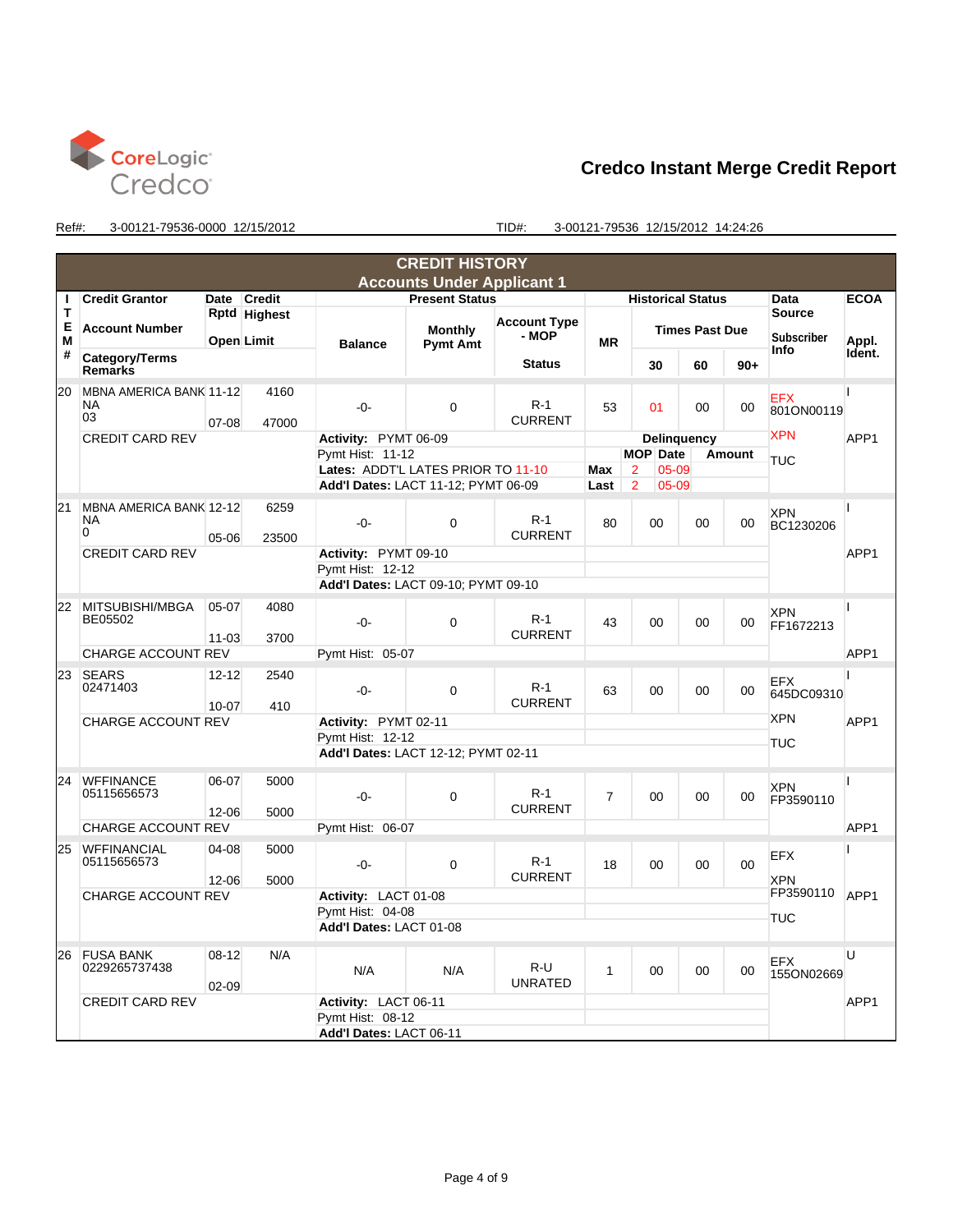

|        |                                                          |                        |                   |                                                                                 | <b>CREDIT HISTORY</b>             |                                     |             |                                                            |                         |               |                          |                  |
|--------|----------------------------------------------------------|------------------------|-------------------|---------------------------------------------------------------------------------|-----------------------------------|-------------------------------------|-------------|------------------------------------------------------------|-------------------------|---------------|--------------------------|------------------|
|        |                                                          |                        |                   |                                                                                 | <b>Accounts Under Applicant 1</b> |                                     |             |                                                            |                         |               |                          |                  |
| ı      | <b>Credit Grantor</b>                                    | Date                   | <b>Credit</b>     |                                                                                 | <b>Present Status</b>             |                                     |             | <b>Historical Status</b>                                   |                         |               | Data                     | <b>ECOA</b>      |
| Т<br>Е |                                                          |                        | Rptd Highest      |                                                                                 |                                   | <b>Account Type</b>                 |             |                                                            |                         |               | <b>Source</b>            |                  |
| Μ      | <b>Account Number</b>                                    |                        | <b>Open Limit</b> | <b>Balance</b>                                                                  | <b>Monthly</b><br><b>Pymt Amt</b> | - MOP                               | <b>MR</b>   |                                                            | <b>Times Past Due</b>   |               | <b>Subscriber</b>        | Appl.            |
| #      | Category/Terms<br><b>Remarks</b>                         |                        |                   |                                                                                 |                                   | <b>Status</b>                       |             | 30                                                         | 60                      | $90+$         | Info                     | Ident.           |
| 27     | AMEX<br>0780                                             | 12-09<br>09-82         | 755               | <b>CLOSED</b>                                                                   | $\Omega$                          | $O-1$<br><b>CURRENT</b>             | 47          | 00                                                         | 00                      | 00            | EFX<br>906ON00259        |                  |
|        | <b>CREDIT CARD REV</b>                                   |                        |                   | Activity: CLSD 12-09<br>Pymt Hist: 12-09<br>Add'l Dates: CLSD 12-09: LACT 11-09 |                                   |                                     |             |                                                            |                         |               | <b>XPN</b><br>TUC        | APP1             |
| 28     | <b>AURORA LOAN</b><br>0007317308564                      | $12 - 11$<br>$05 - 11$ | 424000            | <b>CLOSED</b>                                                                   | $\mathbf 0$                       | $M-1$<br><b>CURRENT</b>             | 8           | 02                                                         | 00                      | 00            | EFX<br>906FS00892        |                  |
|        | <b>REAL ESTATE MORTGAGE</b>                              |                        | Activity: CLSD    |                                                                                 |                                   |                                     | Delinquency |                                                            |                         | TUC           | APP <sub>1</sub>         |                  |
|        |                                                          |                        |                   | Pymt Hist: 12-11                                                                |                                   |                                     |             | <b>MOP</b> Date                                            | Amount                  |               |                          |                  |
|        |                                                          |                        |                   | Lates: 2x30:8-11,7-11<br>Add'l Dates: LACT 11-11                                |                                   |                                     | Max<br>Last | $08 - 11$<br>$\overline{2}$<br>$\overline{2}$<br>$08 - 11$ |                         |               |                          |                  |
| 29     | <b>AURORA LOAN</b><br><b>SERVICES I</b><br>0007317308564 | $12 - 11$<br>$05 - 11$ | 424000            | <b>CLOSED</b>                                                                   | N/A                               | $M-1$<br><b>CURRENT</b>             | 6           | 01                                                         | 00                      | 00            | XPN<br>FL1805260         |                  |
|        | REAL ESTATE/CONVENTIONAL LOAN                            |                        |                   | Activity: CLSD                                                                  |                                   |                                     |             | Delinquency                                                |                         |               |                          | APP1             |
|        |                                                          |                        |                   | Pymt Hist: 12-11                                                                |                                   |                                     |             | <b>MOP</b> Date                                            |                         | <b>Amount</b> |                          |                  |
|        |                                                          |                        |                   | Lates: 1x30:8-11                                                                |                                   |                                     |             | $\overline{2}$<br>$08 - 11$                                |                         |               |                          |                  |
|        |                                                          |                        |                   |                                                                                 |                                   |                                     | Last        | $\overline{2}$<br>$08-11$                                  |                         |               |                          |                  |
| 30     | <b>BOWEST CORP</b><br>0146719                            | 07-06<br>04-05         | 375000            | <b>CLOSED</b>                                                                   | $\Omega$                          | $M-1$<br><b>CURRENT</b>             | 6           | 00                                                         | 00                      | 00            | TUC<br>Q0459R003         | IJ               |
|        | <b>REAL ESTATE</b>                                       |                        |                   |                                                                                 | Activity: CLSD 07-06              |                                     |             |                                                            |                         |               |                          | APP <sub>1</sub> |
|        |                                                          |                        |                   | Pymt Hist: 07-06                                                                |                                   |                                     |             |                                                            |                         |               |                          |                  |
|        |                                                          |                        |                   | Add'l Dates: CLSD 07-06; LACT 07-06                                             |                                   |                                     |             |                                                            |                         |               |                          |                  |
| 31     | <b>CHASE AUTO</b><br>0921                                | $11 - 12$<br>11-09     | 11681             | <b>CLOSED</b>                                                                   | $\mathbf 0$                       | $I-1$<br><b>CURRENT</b>             | 39          | 00                                                         | 00                      | 00            | TUC<br>B0402D088         | J                |
|        | <b>LEASE</b>                                             |                        |                   | Activity: CLSD 11-12                                                            |                                   |                                     |             |                                                            |                         |               |                          | APP1             |
|        |                                                          |                        |                   | Pymt Hist: 11-12                                                                |                                   |                                     |             |                                                            |                         |               |                          |                  |
|        |                                                          |                        |                   | Add'l Dates: CLSD 11-12; LACT 12-12                                             |                                   |                                     |             |                                                            |                         |               |                          |                  |
| 32     | CHASE/LEAS<br>0921250797                                 | $11 - 12$<br>$11 - 09$ | 11681             | <b>CLOSED</b>                                                                   | $\mathbf 0$                       | $I-1$<br><b>CURRENT</b>             | 37          | 00                                                         | 00                      | 00            | EFX<br>404BB01057        | J                |
|        | LEASE                                                    |                        |                   | Activity: CLSD                                                                  |                                   |                                     |             |                                                            |                         |               | <b>XPN</b>               | APP1             |
|        |                                                          |                        |                   | Pymt Hist: 11-12                                                                |                                   |                                     |             |                                                            |                         |               |                          |                  |
|        |                                                          |                        |                   | Add'l Dates: LACT 08-12; PYMT 02-11                                             |                                   |                                     |             |                                                            |                         |               |                          |                  |
| 33     | <b>CITYNATLBK</b><br>014660146066                        | $06-11$<br>$10 - 07$   | 700000            | <b>CLOSED</b>                                                                   | 0                                 | M-1<br><b>CURRENT</b>               | 44          | 00                                                         | 00                      | 00            | <b>EFX</b><br><b>XPN</b> | J                |
|        | REAL ESTATE/CONVENTIONAL LOAN                            |                        |                   | Activity: CLSD 02-10                                                            |                                   |                                     |             |                                                            |                         |               |                          | APP <sub>1</sub> |
|        |                                                          |                        |                   | Pymt Hist: 06-11                                                                |                                   |                                     |             |                                                            | <b>TUC</b><br>B07359141 |               |                          |                  |
|        |                                                          |                        |                   |                                                                                 |                                   | Add'l Dates: CLSD 02-10; LACT 02-10 |             |                                                            |                         |               |                          |                  |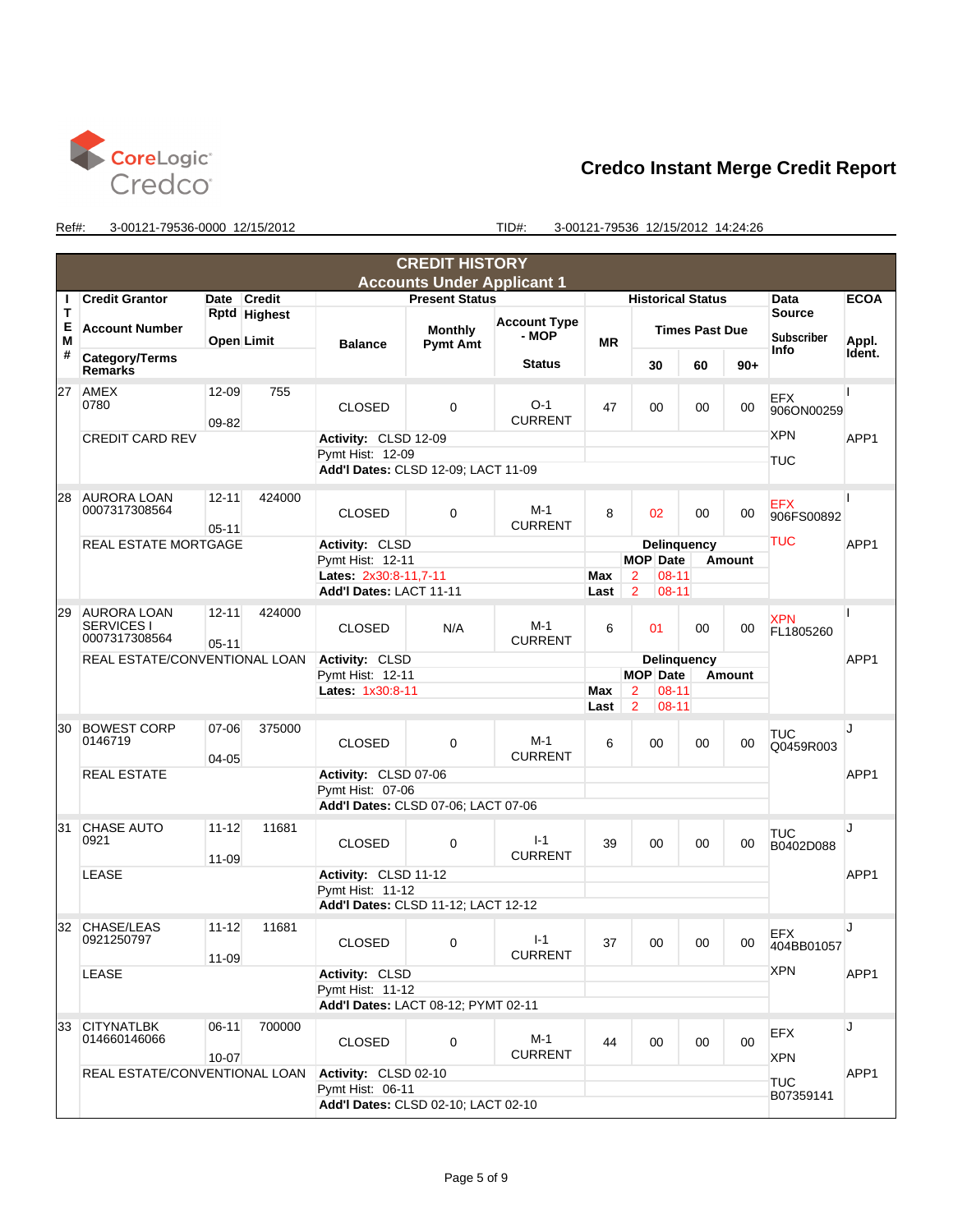

|        |                                                     |                        |                                                               |                                                                                 | <b>CREDIT HISTORY</b>             |                                           |    |                          |                          |       |                                      |             |  |
|--------|-----------------------------------------------------|------------------------|---------------------------------------------------------------|---------------------------------------------------------------------------------|-----------------------------------|-------------------------------------------|----|--------------------------|--------------------------|-------|--------------------------------------|-------------|--|
|        |                                                     |                        |                                                               |                                                                                 | <b>Accounts Under Applicant 1</b> |                                           |    |                          |                          |       |                                      |             |  |
| ı      | <b>Credit Grantor</b>                               | Date                   | <b>Credit</b>                                                 |                                                                                 | <b>Present Status</b>             |                                           |    | <b>Historical Status</b> |                          |       | Data                                 | <b>ECOA</b> |  |
| т<br>Е |                                                     | Rptd Highest           |                                                               |                                                                                 |                                   | <b>Account Type</b>                       |    | <b>Times Past Due</b>    |                          |       | <b>Source</b>                        |             |  |
| Μ      | <b>Account Number</b>                               |                        | <b>Open Limit</b>                                             | <b>Balance</b>                                                                  | <b>Monthly</b><br><b>Pymt Amt</b> | - MOP                                     | ΜR |                          |                          |       | <b>Subscriber</b>                    | Appl.       |  |
| #      | Category/Terms<br><b>Remarks</b>                    |                        |                                                               |                                                                                 |                                   | <b>Status</b>                             |    | 30                       | 60                       | $90+$ | Info                                 | Ident.      |  |
| 34     | <b>FRD MOTOR CR</b><br>ABM940349J                   | 08-09<br>07-06         | 28296                                                         | <b>CLOSED</b>                                                                   | $\Omega$                          | $I-1$<br><b>CURRENT</b>                   | 39 | 00                       | 00                       | 00    | EFX<br>180FA00140                    |             |  |
|        | <b>AUTO</b>                                         |                        |                                                               | Activity: CLSD<br>Pymt Hist: 08-09<br>Add'l Dates: LACT 07-09                   |                                   |                                           |    |                          | <b>XPN</b><br><b>TUC</b> | APP1  |                                      |             |  |
| 35     | <b>FST CAL MTG</b><br>081158346                     | $04 - 05$<br>$02 - 05$ | 375000                                                        | <b>CLOSED</b>                                                                   | $\mathbf 0$                       | $M - 0$<br><b>CURRENT</b>                 | 1  | 00                       | 00                       | 00    | <b>EFX</b><br>164FM00626<br>TUC      |             |  |
|        | <b>REAL ESTATE MORTGAGE</b>                         |                        |                                                               | Activity: CLSD<br>Pymt Hist: 04-05<br>Add'l Dates: LACT 04-05                   |                                   |                                           |    |                          |                          |       |                                      | APP1        |  |
| 36     | GMAC<br>07700006981634                              | 04-08<br>$01 - 04$     | 29715                                                         | <b>CLOSED</b>                                                                   | $\mathbf 0$                       | $I-1$<br><b>CURRENT</b>                   | 51 | 00                       | 00                       | 00    | EFX<br>906FA00034                    |             |  |
|        | <b>AUTO</b>                                         |                        |                                                               | Activity: CLSD<br>Pymt Hist: 04-08<br>Add'l Dates: LACT 03-08                   |                                   |                                           |    |                          |                          |       | <b>XPN</b><br><b>TUC</b>             | APP1        |  |
| 37     | GPMFI<br>070868347                                  | $04 - 12$<br>$03 - 11$ | 32500                                                         | <b>CLOSED</b>                                                                   | $\mathbf 0$                       | $M-1$<br><b>CURRENT</b>                   | 12 | 00                       | 00                       | 00    | <b>TUC</b><br>F01HEB001              |             |  |
|        | <b>HOME EQUITY LOAN</b>                             |                        |                                                               | Activity: CLSD 03-12<br>Pymt Hist: 04-12<br>Add'l Dates: CLSD 03-12; LACT 03-12 |                                   |                                           |    |                          |                          |       |                                      | APP1        |  |
| 38     | GENERAL MOTORS 02-12<br><b>MTG COR</b><br>926030026 | 03-05                  | 375000                                                        | <b>CLOSED</b>                                                                   | $\Omega$                          | $M-1$<br><b>CURRENT</b>                   | 84 | 00                       | 00                       | 00    | EFX<br><b>XPN</b>                    |             |  |
|        | REAL ESTATE/CONVENTIONAL LOAN                       |                        |                                                               | Activity: CLSD 01-12<br>Pymt Hist: 02-12<br>$12 - 11$                           |                                   | Add'l Dates: CLSD 01-12; LACT 01-12; PYMT |    |                          |                          |       | APP <sub>1</sub><br>TUC<br>Q02672002 |             |  |
| 39     | <b>GREENPOINT</b><br>07085                          | $04 - 12$<br>$03 - 11$ | 32500                                                         | <b>CLOSED</b>                                                                   | $\mathbf 0$                       | $R-1$<br><b>CURRENT</b>                   | 10 | 00                       | 00                       | 00    | EFX<br>172FM01616                    |             |  |
|        | LINE OF CREDIT REV                                  |                        | Activity: CLSD<br>Pymt Hist: 04-12<br>Add'l Dates: LACT 02-12 |                                                                                 |                                   |                                           |    |                          |                          |       | APP1                                 |             |  |
| 40     | <b>GREENPOINT</b><br>070853407                      | $09 - 11$<br>$03 - 11$ | 260000                                                        | <b>CLOSED</b>                                                                   | 0                                 | M-1<br><b>CURRENT</b>                     | 6  | 00                       | 00                       | 00    | <b>EFX</b><br>172FM01616             |             |  |
|        | REAL ESTATE MORTGAGE                                |                        | Activity: CLSD<br>Pymt Hist: 09-11<br>Add'l Dates: LACT 08-11 |                                                                                 |                                   |                                           |    |                          |                          |       | APP1                                 |             |  |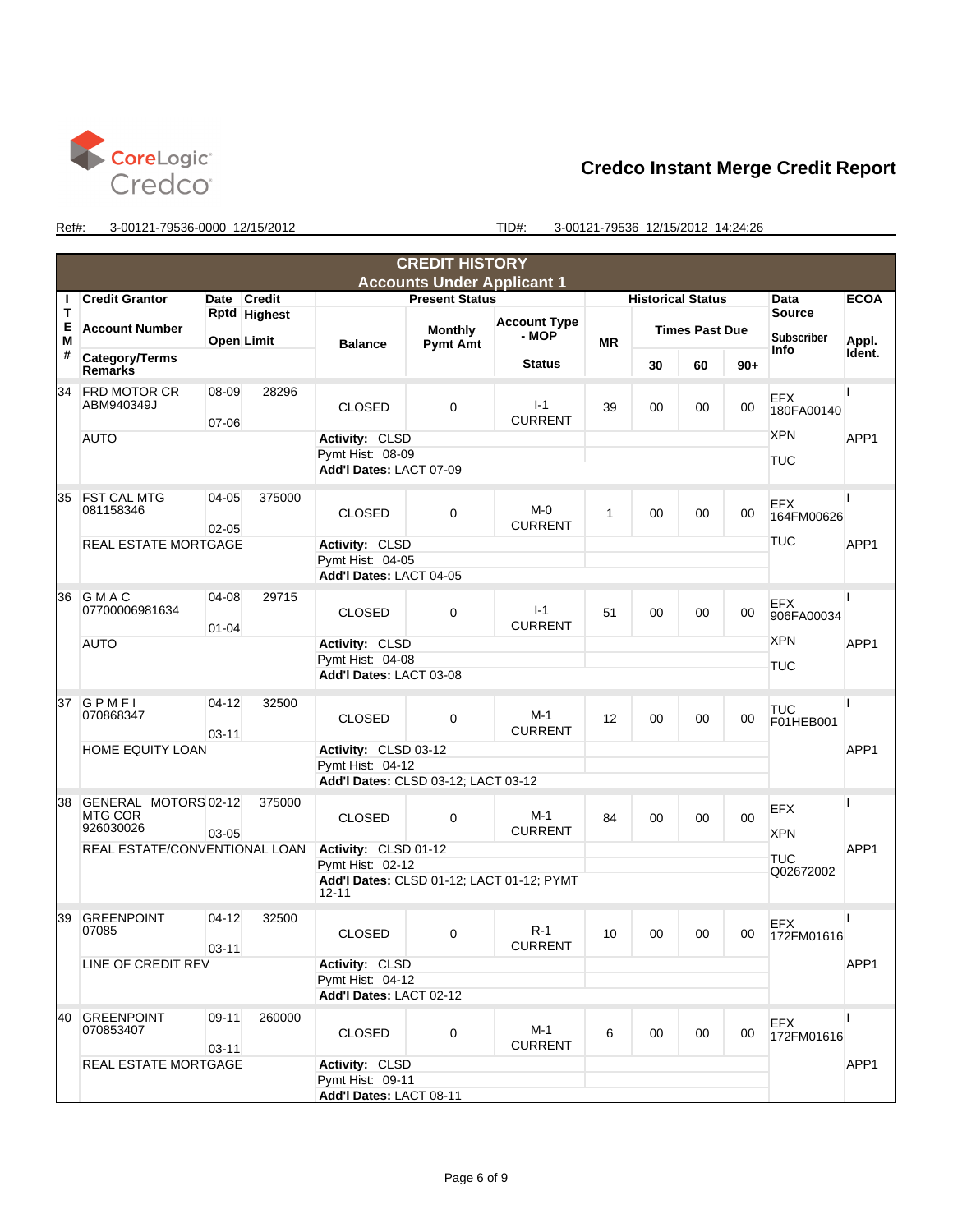

|        | <b>CREDIT HISTORY</b>                                    |                      |                   |                                          |                                   |                         |                          |                |                       |            |                          |                  |
|--------|----------------------------------------------------------|----------------------|-------------------|------------------------------------------|-----------------------------------|-------------------------|--------------------------|----------------|-----------------------|------------|--------------------------|------------------|
|        | <b>Accounts Under Applicant 1</b>                        |                      |                   |                                          |                                   |                         |                          |                |                       |            |                          |                  |
|        | <b>Credit Grantor</b>                                    |                      | Date Credit       |                                          | <b>Present Status</b>             |                         | <b>Historical Status</b> |                |                       |            | Data                     | <b>ECOA</b>      |
| T      |                                                          |                      | Rptd Highest      |                                          |                                   | <b>Account Type</b>     |                          |                |                       |            | <b>Source</b>            |                  |
| E<br>M | <b>Account Number</b>                                    |                      | <b>Open Limit</b> | <b>Balance</b>                           | <b>Monthly</b><br><b>Pymt Amt</b> | - MOP                   | <b>MR</b>                |                | <b>Times Past Due</b> |            | <b>Subscriber</b>        | Appl.            |
| #      | Category/Terms<br><b>Remarks</b>                         |                      |                   |                                          |                                   | <b>Status</b>           |                          | 30             | 60                    | $90+$      | Info                     | Ident.           |
| 41     | <b>HEADLANDS</b><br>MORTGAGE CO<br>07086                 | $04-12$<br>$03 - 11$ | 32499<br>32500    | <b>CLOSED</b>                            | N/A                               | $R-1$<br><b>CURRENT</b> | 10                       | 00             | 00                    | 00         | <b>XPN</b><br>FM3907770  |                  |
|        | HOME EQUITY LINE OF CREDIT, REV<br><b>REV</b>            |                      |                   | Activity: CLSD<br>Pvmt Hist: 04-12       |                                   |                         |                          |                |                       |            |                          | APP <sub>1</sub> |
| 42     | <b>HHLD BANK</b><br>029186492                            | $09-10$<br>06-07     | -0-               | <b>CLOSED</b>                            | $\Omega$                          | $R-1$<br><b>CURRENT</b> | $\mathfrak{p}$           | 00             | $00\,$                | $00 \,$    | <b>TUC</b><br>B0235167A  |                  |
|        | <b>UNKNOWN REV</b>                                       |                      |                   | Activity: CLSD 06-07<br>Pymt Hist: 09-10 |                                   |                         |                          |                |                       |            |                          | APP <sub>1</sub> |
|        |                                                          |                      |                   | Add'l Dates: CLSD 06-07                  |                                   |                         |                          |                |                       |            |                          |                  |
| 43     | <b>INFINITI FIN SVCS</b><br>000116300012800              | 12-07<br>$11 - 02$   | 34845             | <b>CLOSED</b>                            | $\Omega$                          | $I-1$<br><b>CURRENT</b> | 62                       | 00             | 00                    | 00         | <b>XPN</b><br>FA3696061  | C                |
|        | <b>AUTO LOAN</b>                                         |                      |                   | Activity: CLSD                           |                                   |                         |                          |                |                       |            | <b>TUC</b>               | APP <sub>1</sub> |
|        | Collateral: JNKNG01CXMM101098<br>91INFINIT               |                      | Pvmt Hist: 12-07  |                                          |                                   |                         |                          |                |                       |            |                          |                  |
|        |                                                          |                      |                   | Add'l Dates: LACT 12-07                  |                                   |                         |                          |                |                       |            |                          |                  |
| 44     | <b>ITT RES CAPT</b><br>0146726989                        | 08-07<br>03-05       | 375000            | <b>CLOSED</b>                            | $\Omega$                          | $M-1$<br><b>CURRENT</b> | 28                       | 00             | 00                    | 00         | <b>EFX</b><br>181FM00195 |                  |
|        | <b>REAL ESTATE MORTGAGE</b>                              |                      |                   | Activity: CLSD                           |                                   |                         |                          |                |                       | <b>TUC</b> | APP <sub>1</sub>         |                  |
|        |                                                          |                      |                   | Pymt Hist: 08-07                         |                                   |                         |                          |                |                       |            |                          |                  |
|        |                                                          |                      |                   | Add'l Dates: LACT 07-07                  |                                   |                         |                          |                |                       |            |                          |                  |
| 45     | <b>PNC MORTGAGE</b><br><b>SERVICING</b><br>0094278083755 | 09-11<br>$03 - 11$   | 260000            | <b>CLOSED</b>                            | N/A                               | $M-1$<br><b>CURRENT</b> | 5                        | 00             | $00\,$                | 00         | <b>XPN</b><br>BB2144527  |                  |
|        | REAL ESTATE/CONVENTIONAL LOAN                            |                      | Activity: CLSD    |                                          |                                   |                         |                          |                |                       |            | APP1                     |                  |
|        |                                                          |                      |                   | Pymt Hist: 09-11                         |                                   |                         |                          |                |                       |            |                          |                  |
|        | <b>Group Total</b>                                       |                      |                   | <b>Balance</b>                           | <b>Monthly</b><br><b>Pymt Amt</b> |                         |                          | 30             | 60                    | $90+$      |                          |                  |
|        | 45 Accounts                                              |                      |                   | 1516003                                  | 14685                             |                         |                          | $\overline{4}$ | $\Omega$              | $\Omega$   |                          |                  |

|        | <b>IDENTIFICATION INFORMATION</b>        |             |               |                                |            |                             |  |  |  |
|--------|------------------------------------------|-------------|---------------|--------------------------------|------------|-----------------------------|--|--|--|
| ltem # | <b>Name</b>                              | <b>SSN</b>  | DOB or<br>Age | <b>File Start Data</b><br>Date | Source     | <b>Applicant Identifier</b> |  |  |  |
|        | APPLICANT, ALAN G<br><b>SSN MATCHES.</b> | 000-56-7360 |               | 02-15-54 12-15-94 EFX          |            | APP <sub>1</sub>            |  |  |  |
| 2      | APPLICANT, ALAN G<br><b>SSN MATCHES.</b> | 000-56-7360 | 1942          |                                | <b>XPN</b> | APP <sub>1</sub>            |  |  |  |
| 3      | APPLICANT, ALAN G<br><b>SSN MATCHES.</b> | 000-56-7365 |               | 02-15-54 07-15-82 TUC          |            | APP <sub>1</sub>            |  |  |  |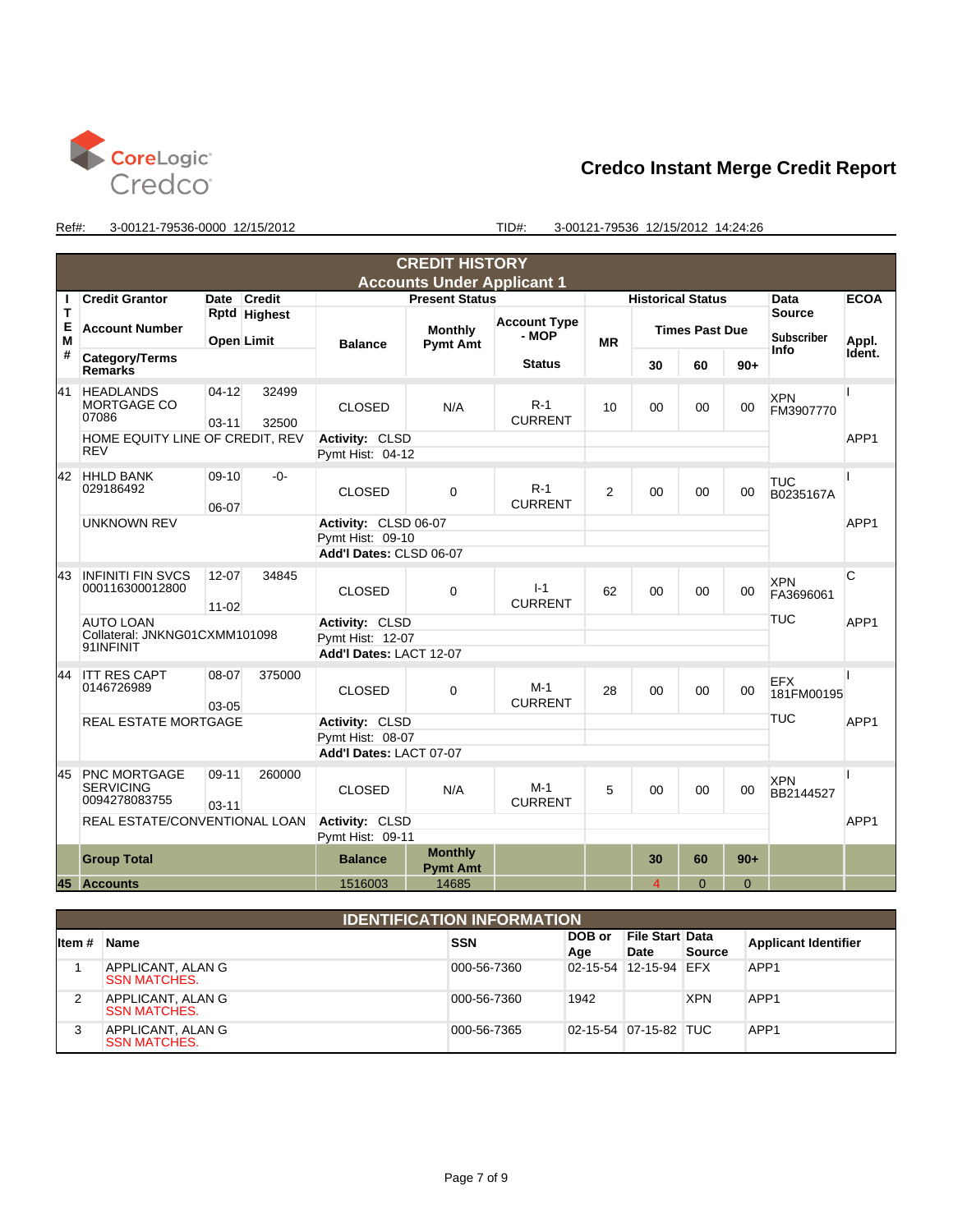

| <b>INQUIRIES MADE IN THE LAST 90 DAYS</b> |                    |                                |                 |                         |  |  |  |  |  |
|-------------------------------------------|--------------------|--------------------------------|-----------------|-------------------------|--|--|--|--|--|
|                                           |                    | <b>Dates</b>                   | Data Source-    | Applicant<br>Identifier |  |  |  |  |  |
| ∣ Item # ∣Inguiry Made By                 | <b>Industry</b>    | <b>Inquiry</b><br><b>Trade</b> | Subscriber Info |                         |  |  |  |  |  |
| <b>FAC FREMONT</b>                        |                    | 12-15-12                       | TUC-Z08256891   | APP <sub>1</sub>        |  |  |  |  |  |
| <b>NATIONWIDE</b>                         |                    | 11-15-12                       | EFX-180ZB02834  | APP <sub>1</sub>        |  |  |  |  |  |
| NATIONWIDE CREDIT ACCE                    | <b>REAL ESTATE</b> | 11-15-12                       | XPN-FR3988765   | APP <sub>1</sub>        |  |  |  |  |  |
| NTONWDE CRDT                              |                    | 11-15-12                       | TUC-Z07182351   | APP1                    |  |  |  |  |  |

|         | <b>ADDRESS INFORMATION</b>                       |                           |           |                  |                                        |                                |  |  |  |
|---------|--------------------------------------------------|---------------------------|-----------|------------------|----------------------------------------|--------------------------------|--|--|--|
| lltem # | <b>Address</b>                                   | <b>Address Type Since</b> |           | Date<br>Reported | Data<br><b>Source</b>                  | Applicant<br><b>Identifier</b> |  |  |  |
|         | 1357 NORTHSIDE DR<br>VAN NUYS, CA 91411          | <b>FORMER</b>             |           | $01 - 12$        | <b>EFX</b><br><b>TUC</b>               | APP1                           |  |  |  |
| 2       | 98765 OCEAN VIEW CT<br>CHATSWORTH, CA 913112681  | <b>FORMER</b>             | $05-08$   | $01 - 12$        | <b>EFX</b><br><b>XPN</b><br><b>TUC</b> | APP <sub>1</sub>               |  |  |  |
| 3       | 9917 RANGER ST<br>LOS ANGELES, CA 900484747      | <b>FORMER</b>             | $01 - 12$ | $01 - 12$        | <b>XPN</b><br><b>TUC</b>               | APP <sub>1</sub>               |  |  |  |
| 4       | 777 SWEETNLOW<br>VAN NUYS, CA 91411              | <b>CURRENT</b>            |           | $11 - 09$        | <b>EFX</b>                             | APP <sub>1</sub>               |  |  |  |
| 5       | 7777 SWEETNLOW BV #710<br>VAN NUYS, CA 914112511 | <b>CURRENT</b>            | $09 - 01$ | $04 - 12$        | <b>XPN</b>                             | APP <sub>1</sub>               |  |  |  |

|         | <b>AKA INFORMATION</b> |                       |                                |
|---------|------------------------|-----------------------|--------------------------------|
| litem # | <b>Names</b>           | Data<br><b>Source</b> | Applicant<br><b>Identifier</b> |
|         |                        |                       |                                |
|         | APPLICANT, ALAN G      | <b>XPN</b>            | APP1                           |

|      | <b>EMPLOYMENT INFORMATION</b>                       |                                     |               |                 |              |            |                   |  |  |
|------|-----------------------------------------------------|-------------------------------------|---------------|-----------------|--------------|------------|-------------------|--|--|
| Item | Employer                                            | <b>Occupation</b>                   | <b>Status</b> | <b>Earnings</b> | <b>Dates</b> | Data       | <b>Applicant</b>  |  |  |
| #    | <b>Address</b>                                      |                                     |               |                 | <b>Hired</b> | Source     | <b>Identifier</b> |  |  |
|      |                                                     |                                     |               |                 | Reported     |            |                   |  |  |
|      | <b>APPLICANT &amp; SON</b>                          | <b>SELF EMPLOYED</b>                |               |                 |              | TUC        | APP1              |  |  |
|      |                                                     |                                     |               |                 | $05 - 87$    |            |                   |  |  |
| 2    | LAW FIRM OF ALAN G APPLICANT<br>7770 SWEETNLOW BLVD | <b>OCCUPATION</b><br><b>UNKNOWN</b> |               |                 | 08-08        | <b>XPN</b> | APP <sub>1</sub>  |  |  |
|      | <b>VAN NUYS</b>                                     |                                     |               |                 |              |            |                   |  |  |
| 3    | LAW FIRM OF KENNETH H ROW                           | <b>PRESIDENT</b>                    | Current       |                 |              | <b>EFX</b> | APP1              |  |  |
| 4    | LAW FIRM OF KENNETH ROWEN                           | LAWYER                              |               |                 |              | TUC        | APP1              |  |  |
|      | SEPULVEDA BV<br>5900<br>VAN NUYS, CA                |                                     |               |                 | $04 - 07$    |            |                   |  |  |
| 5    | <b>SELF</b>                                         | <b>OCCUPATION</b><br><b>UNKNOWN</b> | Previous      |                 |              | <b>EFX</b> | APP <sub>1</sub>  |  |  |

|         | <b>MISCELLANEOUS INFORMATION</b>             |                          |                                |            |                                |  |  |  |
|---------|----------------------------------------------|--------------------------|--------------------------------|------------|--------------------------------|--|--|--|
| ∣ltem # | Miscellaneous Text                           | <b>Text Type</b>         | Date<br><b>Reported Source</b> | Data       | Applicant<br><b>Identifier</b> |  |  |  |
|         | Variation between Inquiry and Onfile address | <b>Address Variation</b> |                                | <b>XPN</b> | APP1                           |  |  |  |